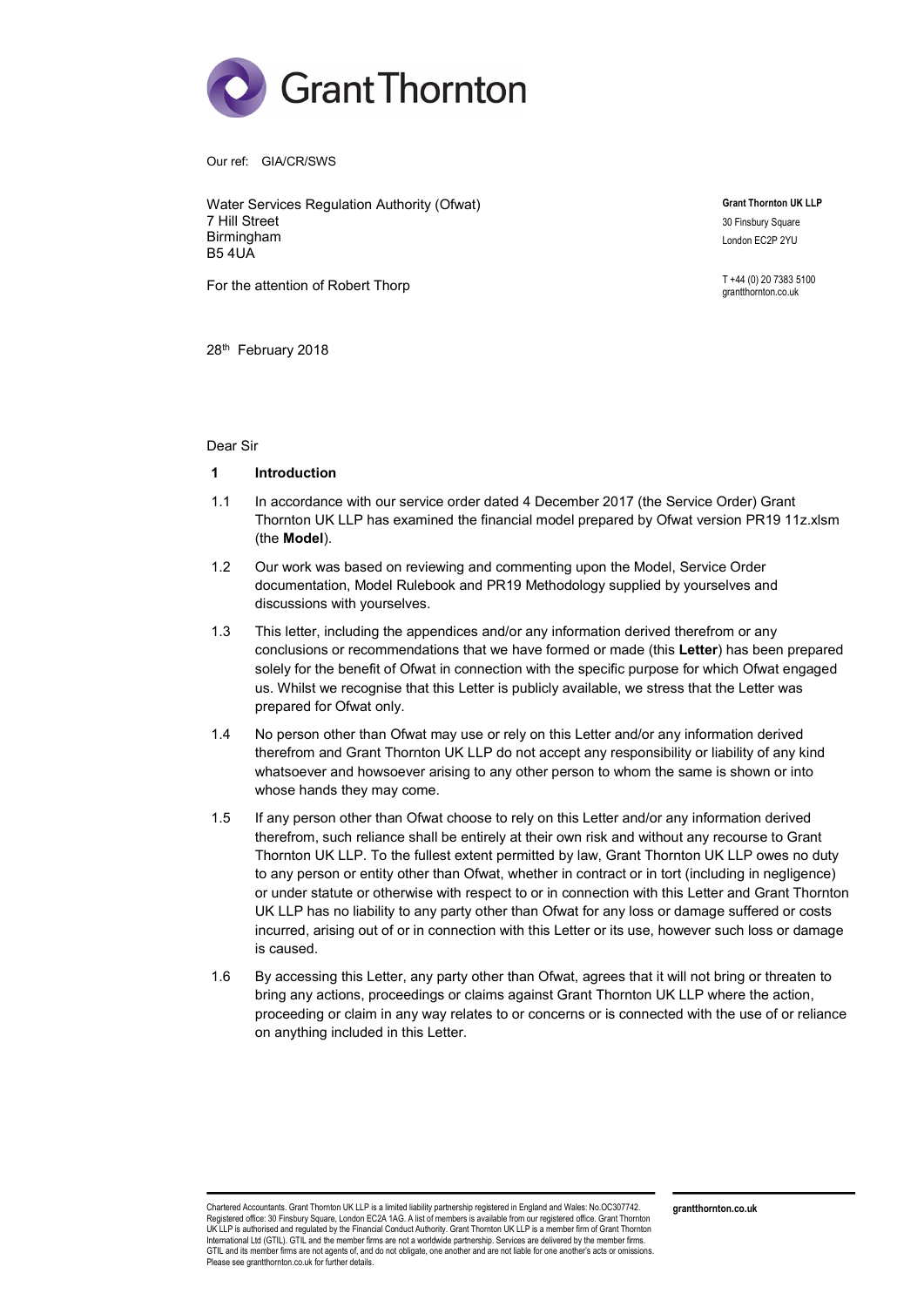# 2 Scope

- 2.1 The Model has been developed for the following reasons:
	- to determine the wholesale price controls;
	- to calculate the revenues arising from the retail price controls;
	- to help assess financeability of the appointee, with the ability to refine the wholesale price control limits until target financeability indicators are satisfied; and
	- test return on Regulated Equity in different scenarios (the above being Ofwat's Stated Objectives).
- 2.2 Our work was carried out as specified in the "Key Output & Deliverables" section of the Service Order. For the avoidance of doubt, our work on the Model does not constitute an audit in accordance with auditing standards issued by the Financial Reporting Council.
- 2.3 Our work did not include, for the avoidance of doubt, any form of review of the commercial merits, technical feasibility of the proposals or the factual accuracy of the input data.

#### 3 Conclusion

- 3.1 On the basis of the work undertaken, and subject to the matters listed at Appendices A to C, we confirm that:
	- a) in terms of its logical construction and arithmetical accuracy, the Model materially achieves the Stated Objectives on the basis of the Model's stated assumptions; and
	- b) the Model calculations are materially in accordance with the supporting information contained in Ofwat's final methodology document (the Methodology Document).
- 3.2 The comments and opinions set out above are given solely in respect of the Model version as defined and cease to be valid if there are any subsequent changes to the Model.

Yours faithfully

Comb thinken Un UP

Grant Thornton UK LLP

## Appendices

- A Assumptions and comments on the Model
- B Model version reviewed and Methodology Document
- C Service Order Extract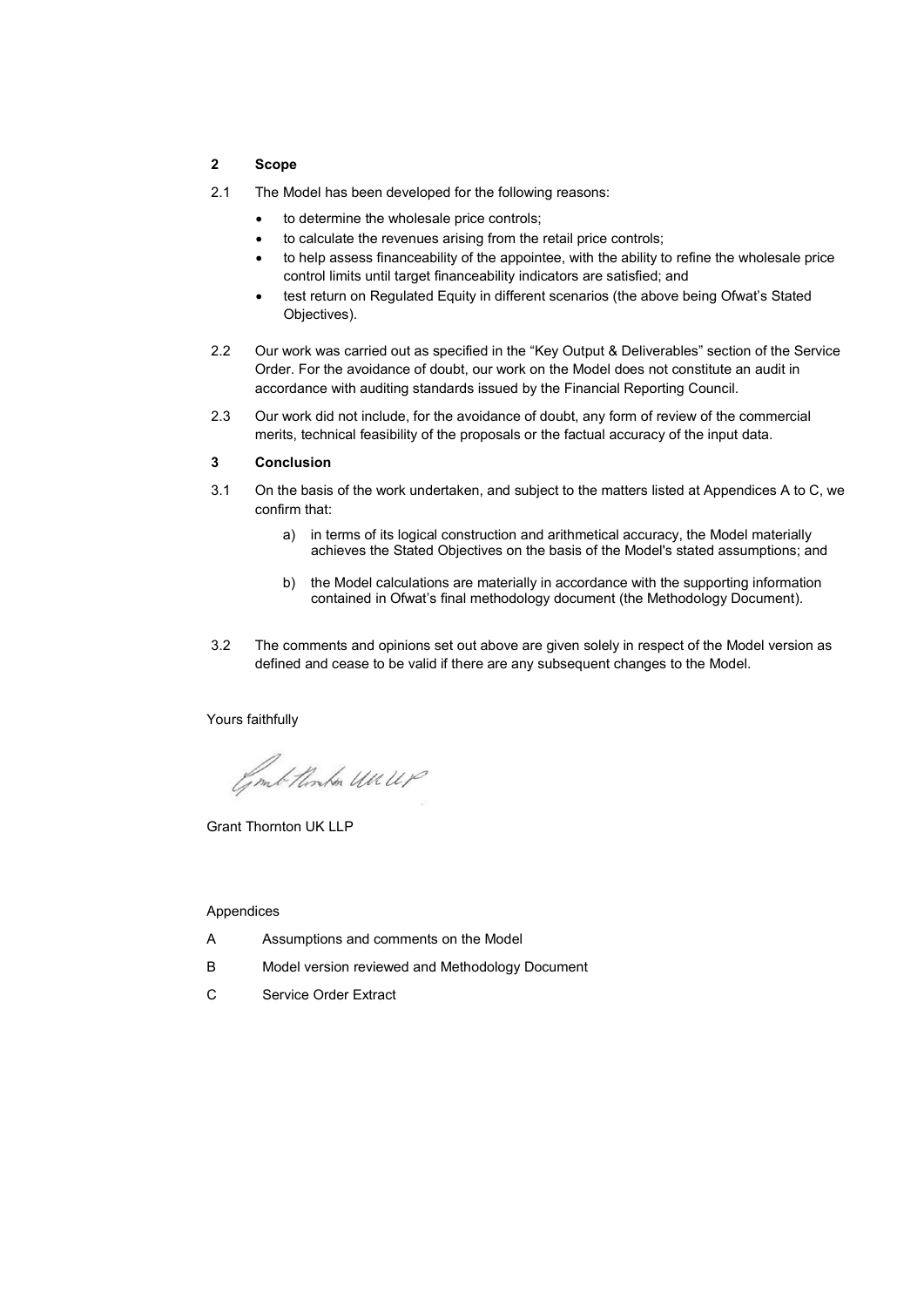#### Appendix A – Assumptions and comments on the Model

During our review, test input values were used in order to review the Model outputs. We understand that the Model will be populated by individual water companies which are regulated by Ofwat (Water Companies), and whilst we have considered during our review how the inputs flow through calculations it is important to note that the reliability of the Model outputs is necessarily a result of the reliability and internal consistency of model inputs. Although the Model does include some integrity and logic checks these will not necessarily identify or prevent all errors in a populated Model.

The Model has been developed applying the FAST<sup>1</sup> financial modelling standard but we note that in order to aid the readability of the model formula calculations have been started 3 periods into the timeline as described in Section 2 of the Rulebook. We consider this approach to be reasonable and does not impact on our conclusion set out in this letter.

We note that the treatment of Welsh Water differs to that of the rest of the Water Companies with regards to competition. There is no differentiation in the model between English and Welsh companies and we understand that this is intentional and consistent with the objectives.

The following were excluded from the scope of our review:

- any form of review of the appropriateness of the accounting and tax assumptions underpinning the Model;
- any form of review of the validity or the factual accuracy of the input data and assumptions contained within the Model;
- consideration as whether the Model outputs are in a format that would be required for statutory reporting purposes;
- any comments stored using the cell note functionality within Excel;
- $\bullet$  any opinion on user defined functions in MS excel, such as the REF\_TEXT function we note that macros need to be enabled for these to operate without generating  $\overline{a}$  "#NAME?" error, but also note that these do not cause any issues with the model during our review; and
- any opinion on the operation and on-going use of the macros within the Model.

-

<sup>1</sup> FAST is a modelling standard providing guidance on the structure and design of efficient spreadsheets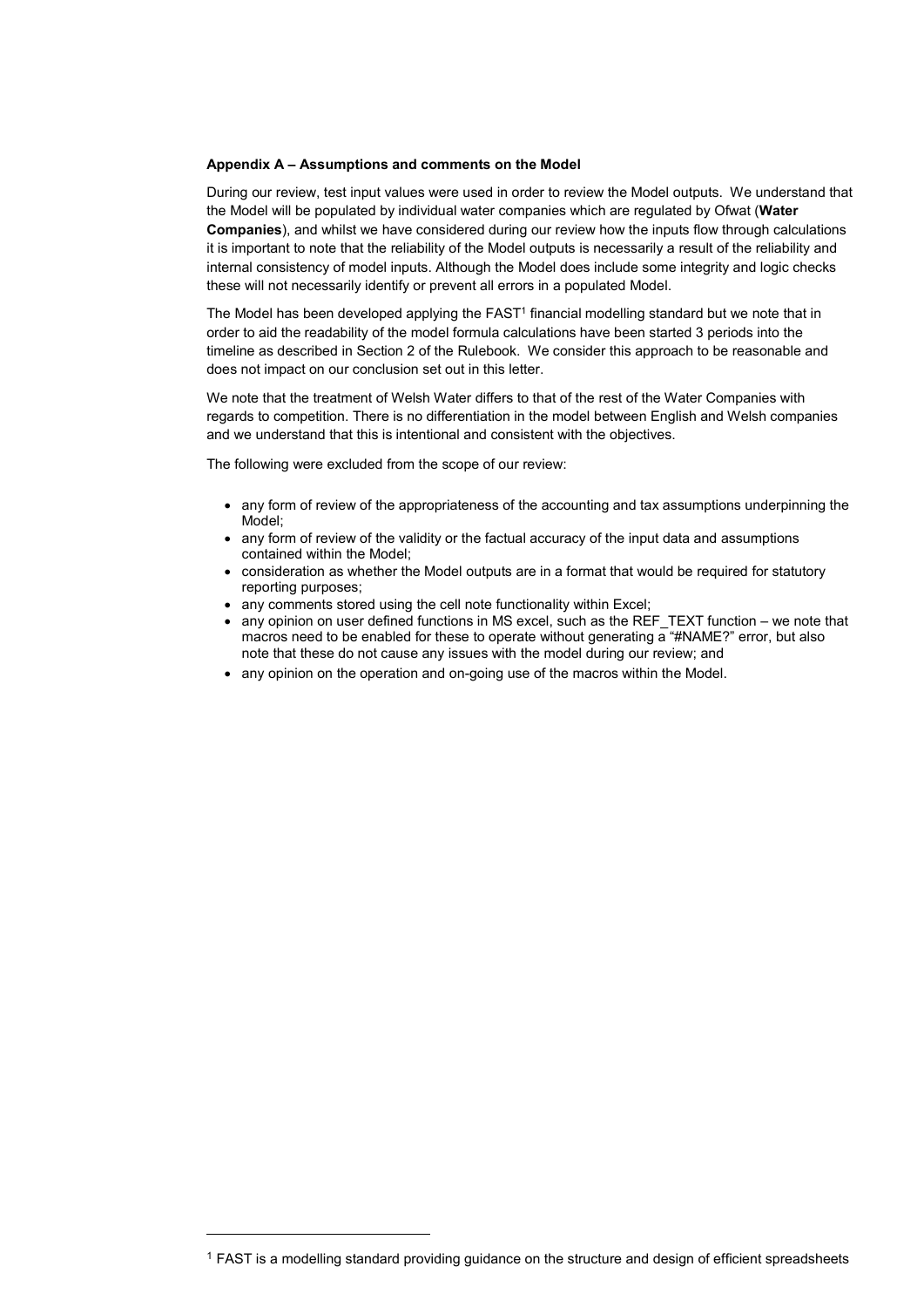## Appendix B – Model version reviewed and Methodology Document

Our review was based upon the Model with file name "PR19 11z.xlsm" with a file size of 6.08 Mbytes and was last modified on 28/02/2018, 15:01.

The Rulebook is as set out in the worksheet "Rulebook" of the Model which summarises how the calculations are intended to be applied within the Model (the Methodology Document).

For the avoidance of doubt, Grant Thornton offer no opinion on the feeder models in this suite, such as the 'RCV adjustment feeder model' or 'Revenue adjustment feeder model'.